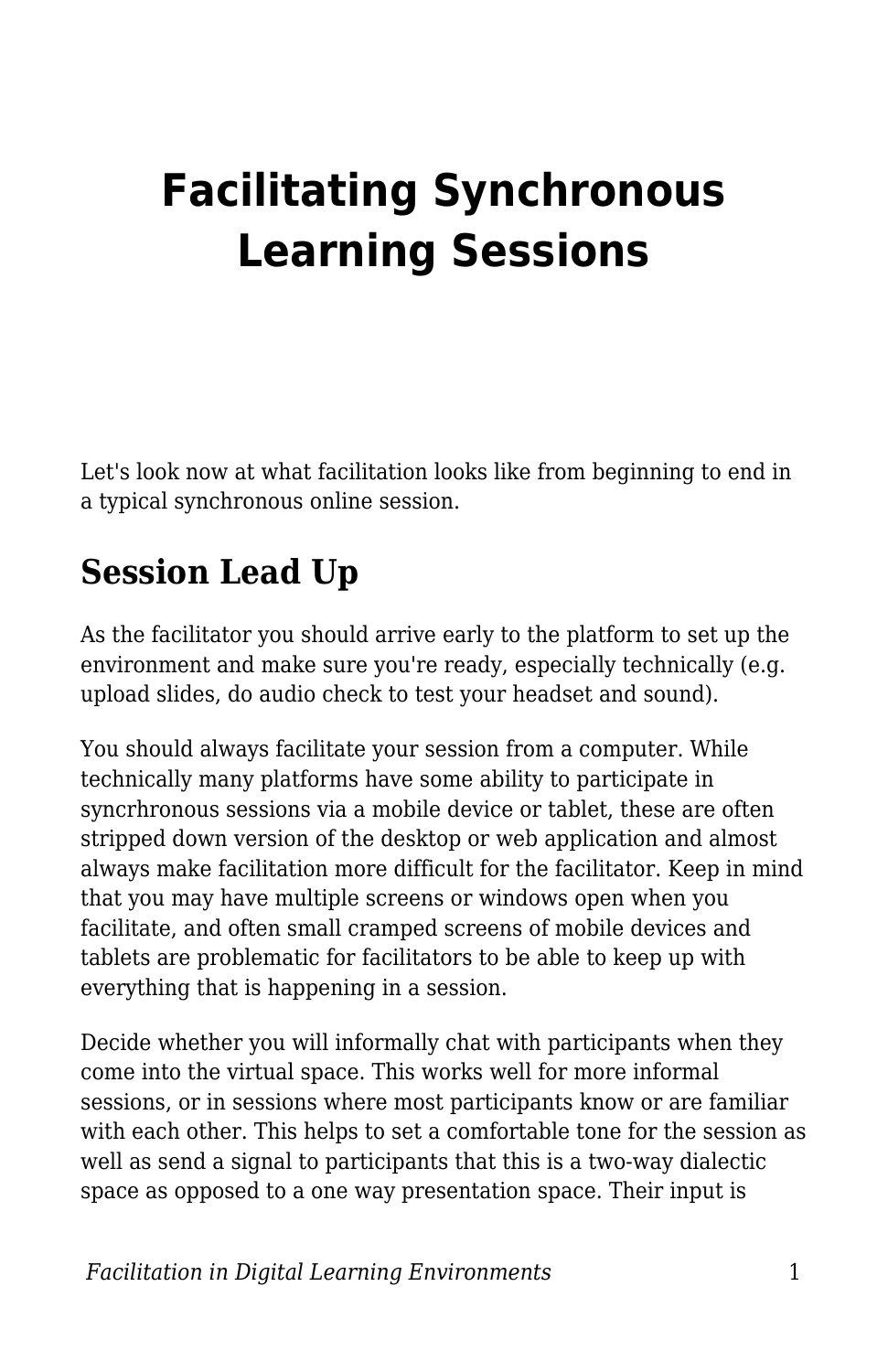#### encouraged.

If it is a more formal presentation setting, you may want to at least come on the screen every few minutes before the session begins, but as participants arrive, to let them know they are in the right space and how long it will be before the session begins as a way to help orient them to the virtual session.

Have some on-screen instructions for arriving participants is also a useful way to orient people to the virtual space, and can provide some practical explanatory visuals on how the virtual environment works; where to find the chat room, how to turn on or off your camera, etc.

Here is an example of a slide used to greet participants in a BCcampus Blackboard Collaborate session. It shows the title of the session so that participants know they are in the correct space and some basic instructions on the tools that will be used in the session.



*Facilitation in Digital Learning Environments* 2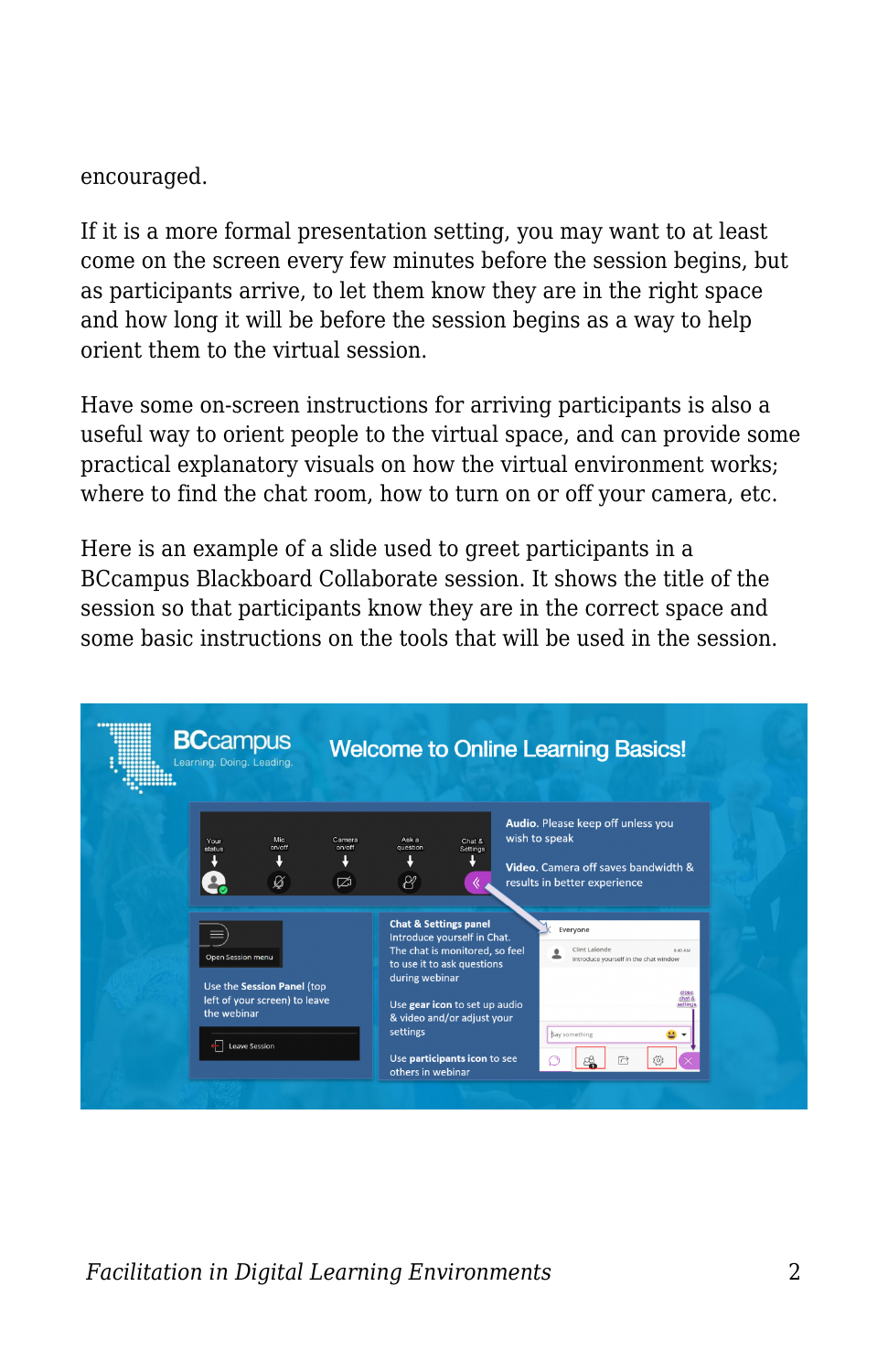### **Session Opening**

If you have kept your video camera off during the pre-session, start by turning on your video camera to give you a more immediate presence in the space. If you are recording your session, let the participants know you are going to begin recording the session and hit the record button.

It pays to spend a moment before the session to think about what you will say to start the session. Have a warm and friendly greeting when you begin helps you start off confidently and with good energy.

For some geographical contexts, it is customary to begin online sessions with an Indigenous land acknowledgement done from the perspective of the lands you are currently physically located on.

In your opening, you may wish to cover any norms or "ground rules" that you'd like the group to adhere to during the session. A common norm in web conferencing, for example, is for people to keep their mics turned off unless they are actively speaking. Another common norm is to state whether or not chat will be monitored or checked during the session and providing participants the option to use the chat.

Briefly address the purpose of the session and the session objectives or outcomes so that your participants know what to expect. Including an agenda here may be very relevant here.

Finally, you may wish to have participants introduce themselves, or (time permitting) incorporate a small ice breaker activity into your opening depending on the purpose or goal of your virtual session. This is especially important if this is the first of many meetings of a group, for example a group of learners at the beginning of a course who may meet many times throughout the course. An icebreaker or, at the very least, introductions are essential in your first session to begin to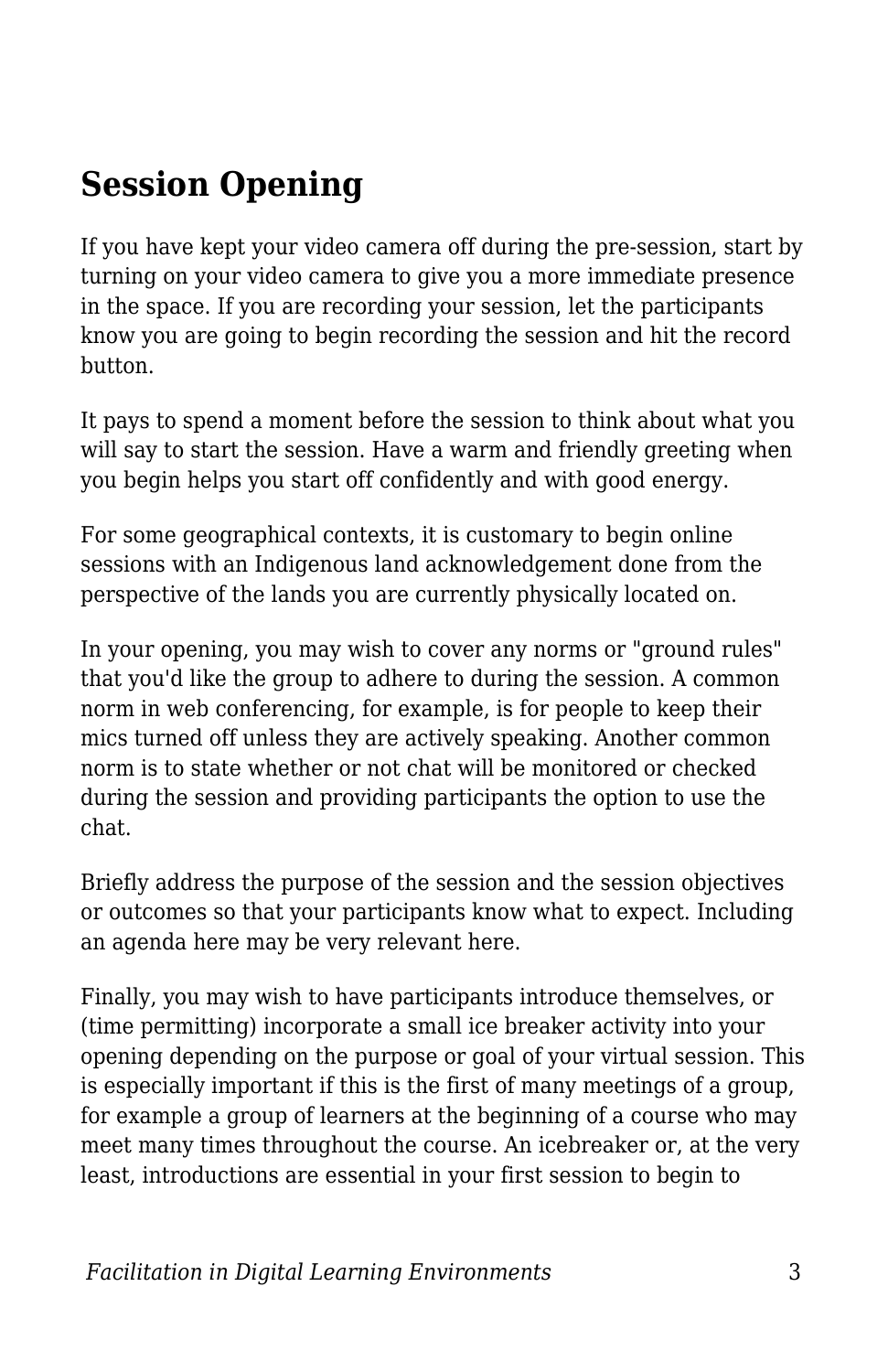establish relationships and develop a learning community.

## **Active, Participatory Learning**

You will now be facilitating your session plan encouraging active, participatory learning. Hopefully, you've designed a good balance of interactive activities to keep people awake and engaged.

Watch your session plan and the clock closely during your session because - just like when facilitating face to face - you may need to make decisions around either encouraging or reigning in the conversation according to the time you have.

Also, stop from time to time to check in on the chat. There may be a valuable back-channel conversation or questions there that are relevant to the conversation. You may want to have set check-ins where you stop to check the chat. Or, if you are co-facilitating, have your co-facilitator watch the chat and alert you to the conversation or questions in the chat. There are few things more frustrating for learners than posting a question in chat and having the facilitator miss the question.

## **Technical Skill and Comfort**

If you are solo facilitating, then during your session you will simultaneously have to facilitate and competently manage the technical environment. You may need to give your participants brief instructions about how to use the platform if they are new to it. Remember, if things go wrong (and they often do) keep as calm as you can. You can always ask for assistance from your participants if you really get stuck.

To mitigate any mishaps, it's a good idea to: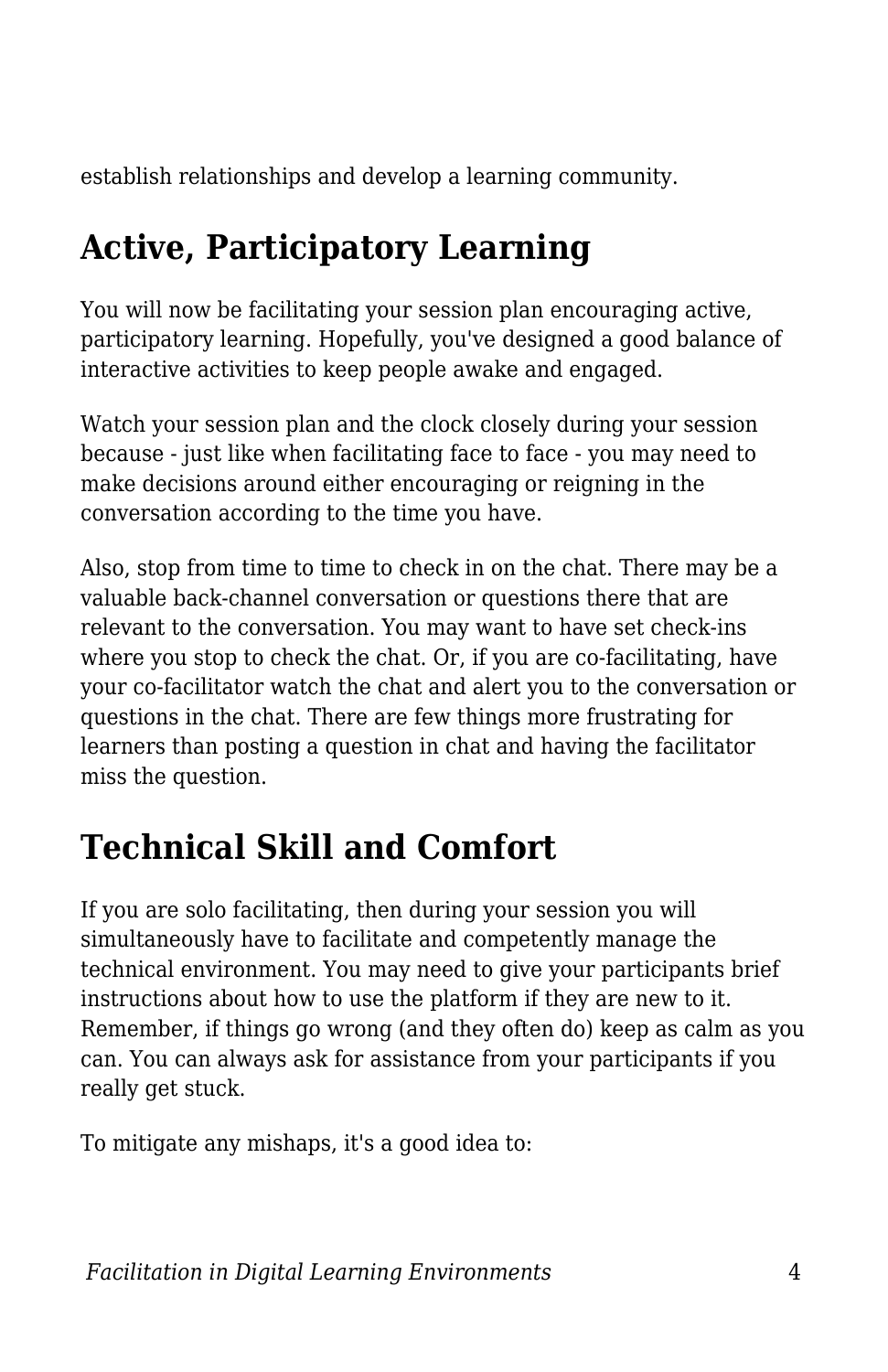- a. spend time well ahead of the session practicing in the platform by yourself or with a co-facilitator or helper, and
- b. think through what you'd do if the technology doesn't work in certain ways. What's your backup plan?

### **Visual and Technical Resources**

### **Slide decks**

If you're planning on using a PowerPoint slide deck for your session, make sure you adhere to best practices around putting together slides. (You may enjoy Se[t](http://sethgodin.typepad.com/seths_blog/2007/01/really_bad_powe.html)h Godin's blog post [Really Bad PowerPoint](http://sethgodin.typepad.com/seths_blog/2007/01/really_bad_powe.html)). Ensure your slides are clear, uncluttered and appealing.

Take advantage of the virtual environment with your slides in ways that are difficult to do face to face. For example, in the synchronous online classroom your participants have the ability to interact with your slides, so think about how you can incorporate some that participants can do something with. For example, can they draw on them? Type a word or short phrase? Highlight something? Circle images on your slide that may describe how they're feeling or think about something? Indicate where they might be on some continuum that you've provided by drawing a line on the screen?

#### **Modes**

Keep in mind that sometimes platforms have different "modes" that you can use to your advantage. For example, Blackboard Collaborate has not only a whiteboard mode which allows you to interact with the whiteboard using the toolbar and show PowerPoint decks, but a screen sharing mode as well. This means that you can visit a website together or share your desktop. Check the platform that you're using to see what the possibilities are.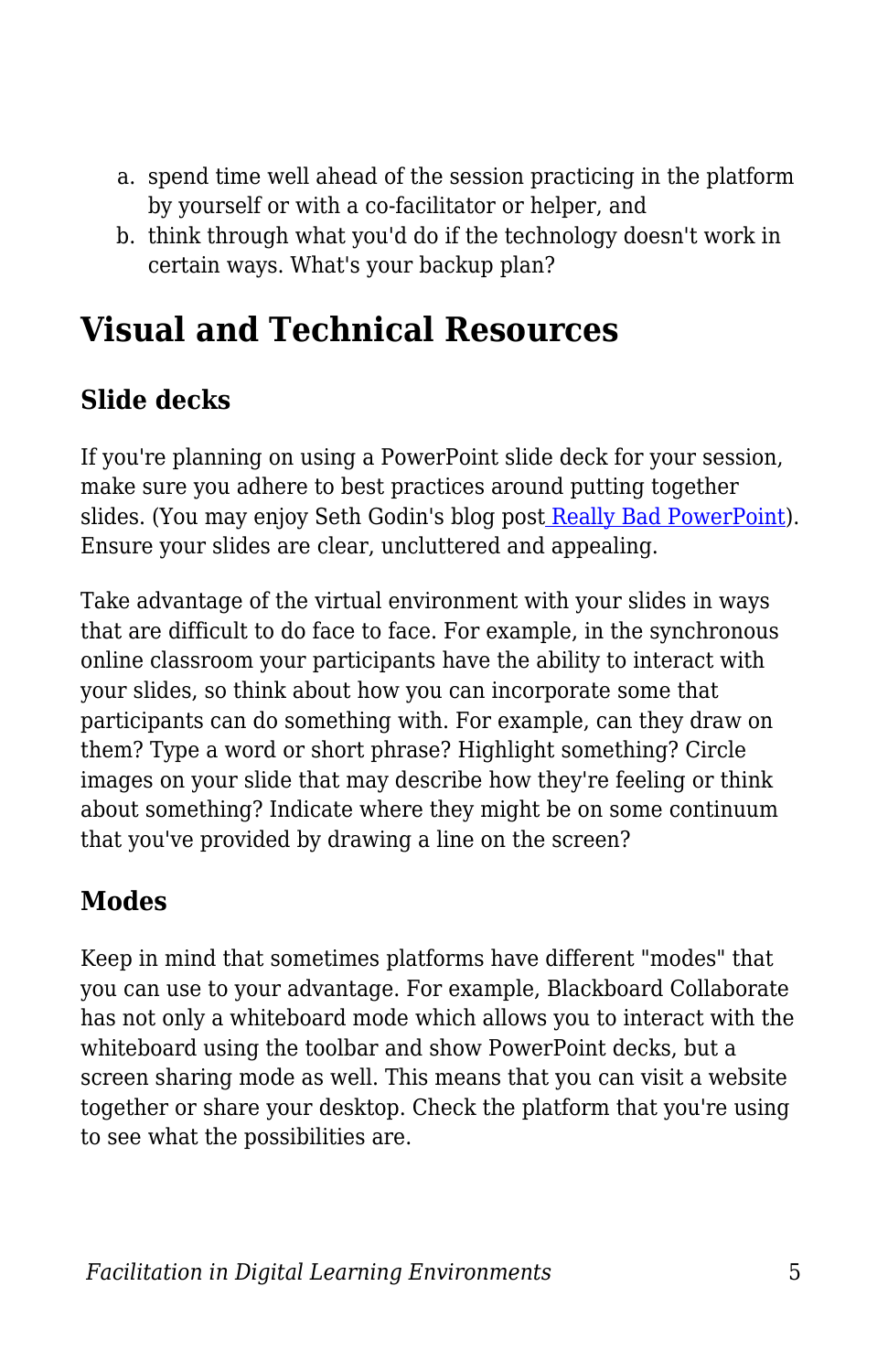#### **Headsets**

A technical must-have when facilitating in synchronous online environments is a headset. Often, computer speakers and a built-in computer microphone don't lead to the best sound quality for you or others. If you are doing a lot of virtual facilitation, it pays to invest in a good quality headset.

#### **Communication**

As always, communication skills are important to be aware of when facilitating. Try to maintain awareness about how you are communicating with your participants as you are facilitating. What do you look like on camera when your video feed is on? Do you look confident and comfortable and dressed typically for your work environment or do you look and sound like you just got out of bed? What about your tone of voice - is it clear and measured? Is your pace effective? You want to feel "authentically you" as you facilitate online but you also may have to purposely focus on maintaining a certain level of energy, just like you would if you were facilitating in person. Don't forget to use humour if it comes naturally to you and is appropriate in the situation.

#### **Co-facilitation**

By this point, if you are working with a co-facilitator or producer for the session, you would have already discussed roles and responsibilities. But recognize that sometimes we co-facilitators can forget our roles. If your co-facilitator jumps in to do a part of the session that you were supposed to do (or you do), just go with the flow. If you are both very familiar with the session plan and are prepared ahead of time to lead any piece of the plan, then this won't be a stumbling block for either of you.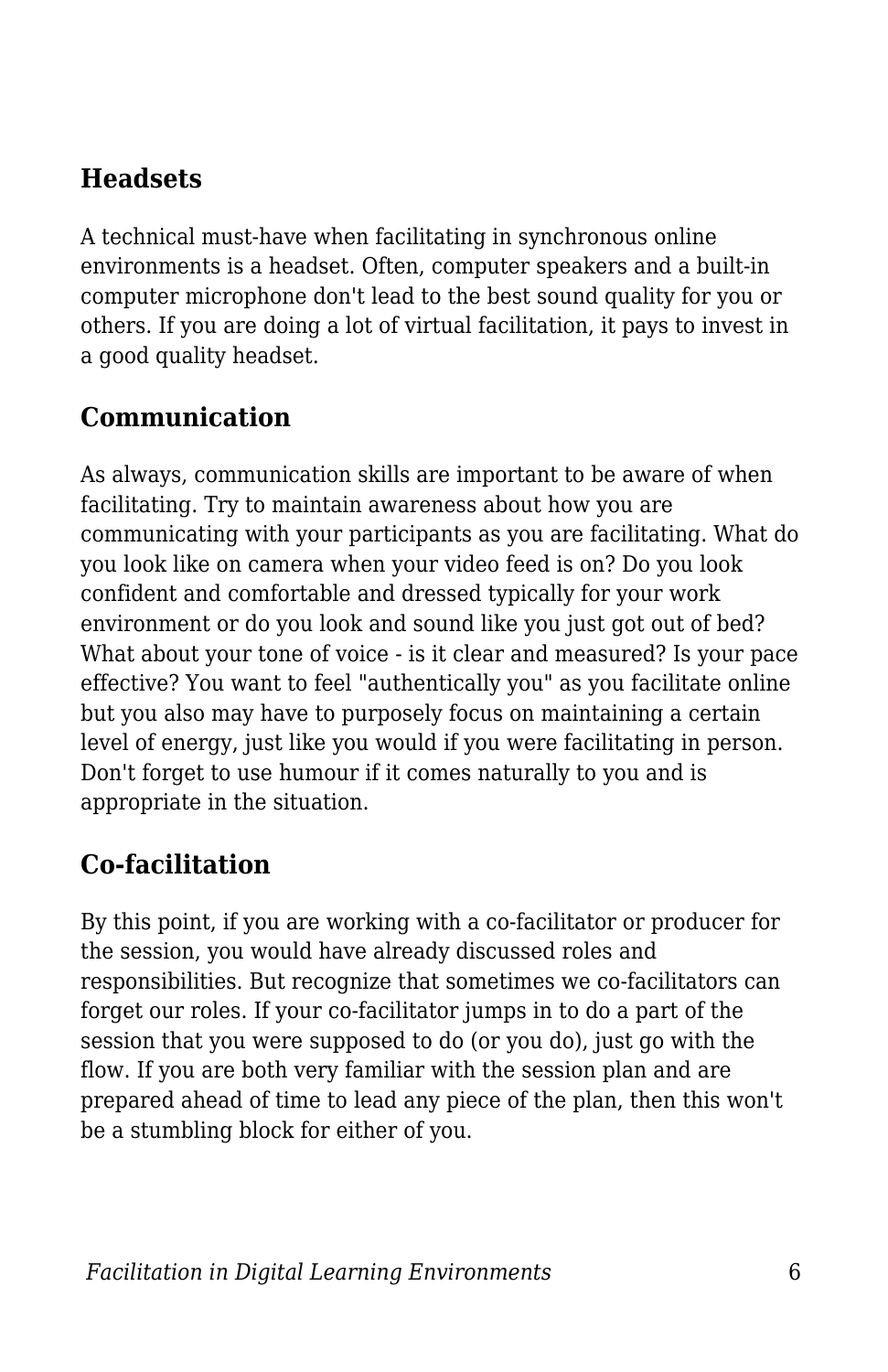#### **Session Closing**

Just like you would in person, provide a summary or wrap-up activity such as a "check out" to close the session. Thank the participants for coming. You may need to indicate follow up or next steps items, or let participants know that an evaluation will be sent to them.

Lastly, don't forget to stop the recorder at an appropriate point. Make sure all participants have exited the room and then close the session properly.

#### **Attribution**

This chapter is adapted from the FLO Synchronous workshop by BCcampus and released under a CC-BY license.